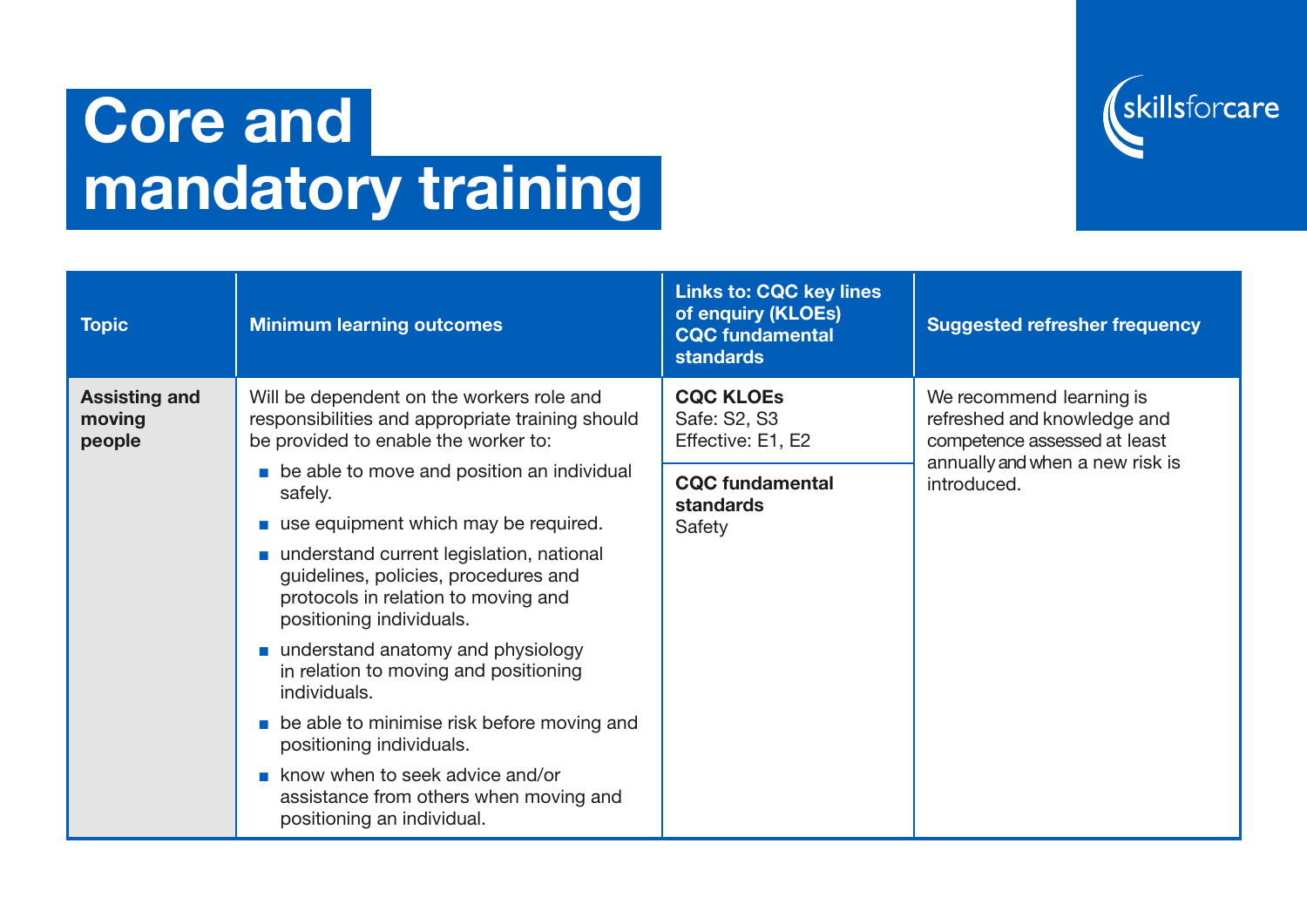| <b>Basic life</b><br>support and<br>first aid | Basic life support:<br>Understand and know how to follow<br>procedures for responding to accidents and<br>sudden illness.<br><b>Be able to provide basic life support.</b> | <b>CQC KLOES</b><br>Safe: S2, S3, S6<br>Effective: E1, E2, E7<br><b>CQC</b> fundamental<br>standards<br>Safety | Establishments must provide<br>adequate personnel to respond<br>if someone is taken ill or injured<br>at work. It's the employer's<br>responsibility to determine how<br>many people need training and to<br>what level.                                                                                                                                                                                                                  |
|-----------------------------------------------|----------------------------------------------------------------------------------------------------------------------------------------------------------------------------|----------------------------------------------------------------------------------------------------------------|-------------------------------------------------------------------------------------------------------------------------------------------------------------------------------------------------------------------------------------------------------------------------------------------------------------------------------------------------------------------------------------------------------------------------------------------|
|                                               | First aid:<br>• The awarding organisation will set the<br>minimum learning outcome.                                                                                        |                                                                                                                | Basic life support recommended<br>refresher frequency:<br><b>Provide learning and</b><br>development opportunities<br>when identified or required and<br>at least annually.<br>The Resuscitation Council<br>(UK): 'Frequent "low-dose"<br>training may improve CPR skills<br>compared with conventional<br>training strategies' noting 'is<br>widely accepted that skills<br>decay within three to six months<br>after initial training'. |
|                                               |                                                                                                                                                                            |                                                                                                                | First aid required refresher<br>frequency:<br>At least every 3 years to be<br>recognised as competent                                                                                                                                                                                                                                                                                                                                     |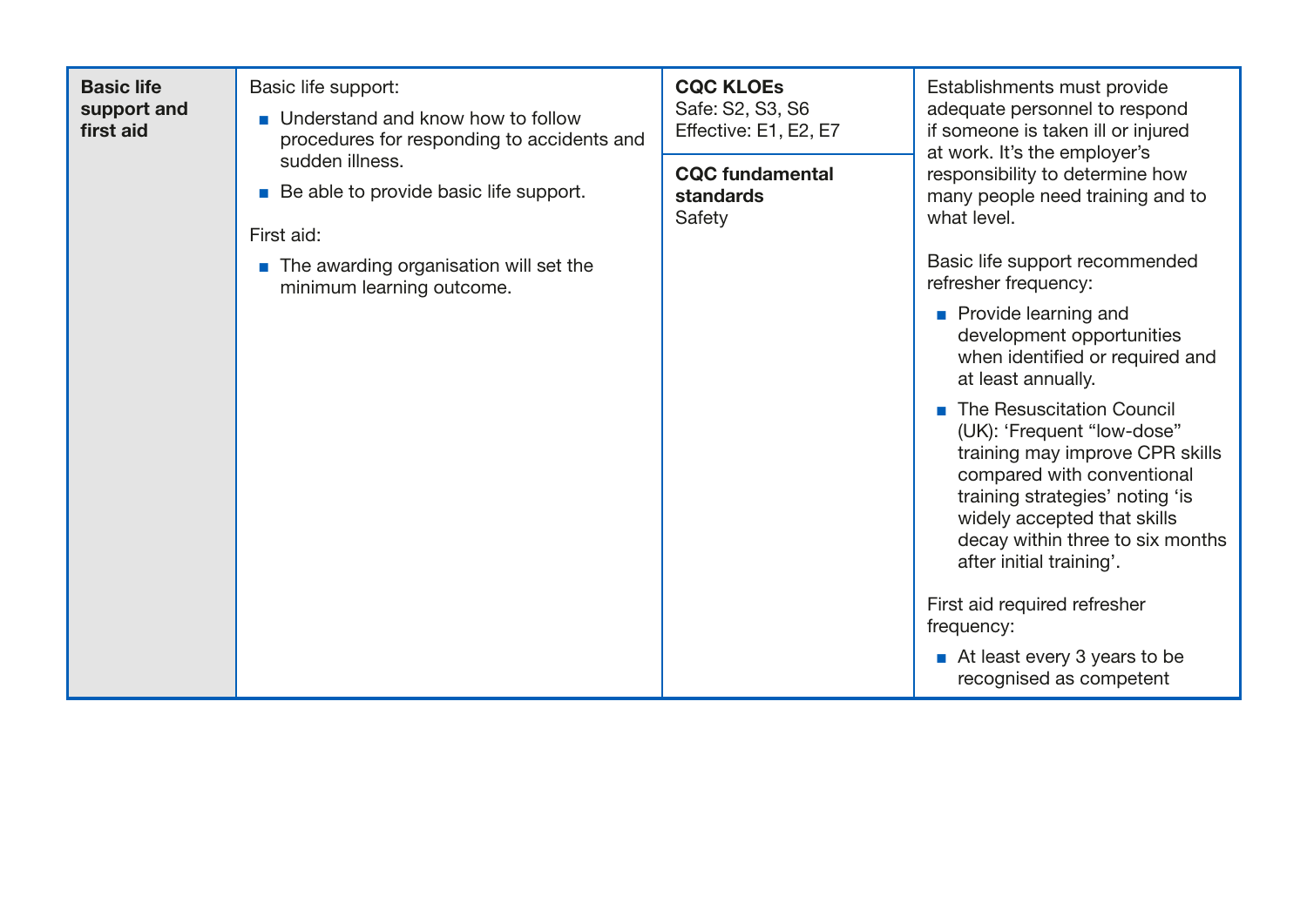| <b>Communication</b>             | • Understand why communication is<br>important in the work setting.<br>Be able to meet the communication and<br>$\mathcal{L}_{\mathcal{A}}$<br>language needs, wishes and preferences of<br>individuals.<br>■ Be able to reduce barriers to<br>communication. | <b>CQC KLOES</b><br>Safe: S2, S6<br>Effective: E2, E5<br>Caring: C1, C2, C3<br>Responsive: R1, R2, R3<br><b>CQC</b> fundamental<br>standards<br>Person-centred care                                | • Monitor performance.<br>Assess knowledge and<br>competence at least annually.<br><b>Provide learning and</b><br>development opportunities<br>when identified or required and<br>at least every 3 years. |
|----------------------------------|---------------------------------------------------------------------------------------------------------------------------------------------------------------------------------------------------------------------------------------------------------------|----------------------------------------------------------------------------------------------------------------------------------------------------------------------------------------------------|-----------------------------------------------------------------------------------------------------------------------------------------------------------------------------------------------------------|
|                                  | <b>Be able to apply principles and practices</b><br>relating to confidentiality at work.                                                                                                                                                                      | Dignity and respect                                                                                                                                                                                |                                                                                                                                                                                                           |
| <b>Dignity</b>                   | • Understand the principles that underpin<br>dignity in care.<br>• Maintain the dignity, respect and privacy of<br>the individual.                                                                                                                            | <b>CQC KLOES</b><br>Safe: S1<br>Caring: C3<br>Responsive: R3<br>Well-Led: W1<br><b>CQC</b> fundamental<br>standards<br>Dignity and respect                                                         | • Monitor performance.<br>Assess knowledge and<br>competence at least annually.<br><b>Provide learning and</b><br>development opportunities<br>when identified or required and<br>at least every 3 years. |
| <b>Equality and</b><br>diversity | • Understand the importance of equality and<br>inclusion.<br>Be able to work in an inclusive way.<br>Know how to access information, advice<br>and support about diversity, equality and<br>inclusion.                                                        | <b>CQC KLOEs</b><br>Safe: S1<br>Effective: E1, E3, E5<br>Caring: C1, C3<br>Responsive: R1<br>Well-led: W1<br><b>CQC</b> fundamental<br>standards<br>Dignity and respect<br>Safeguarding from abuse | Monitor performance.<br>Assess knowledge and<br>competence at least annually.<br><b>Provide learning and</b><br>development opportunities<br>when identified or required and<br>at least every 3 years.   |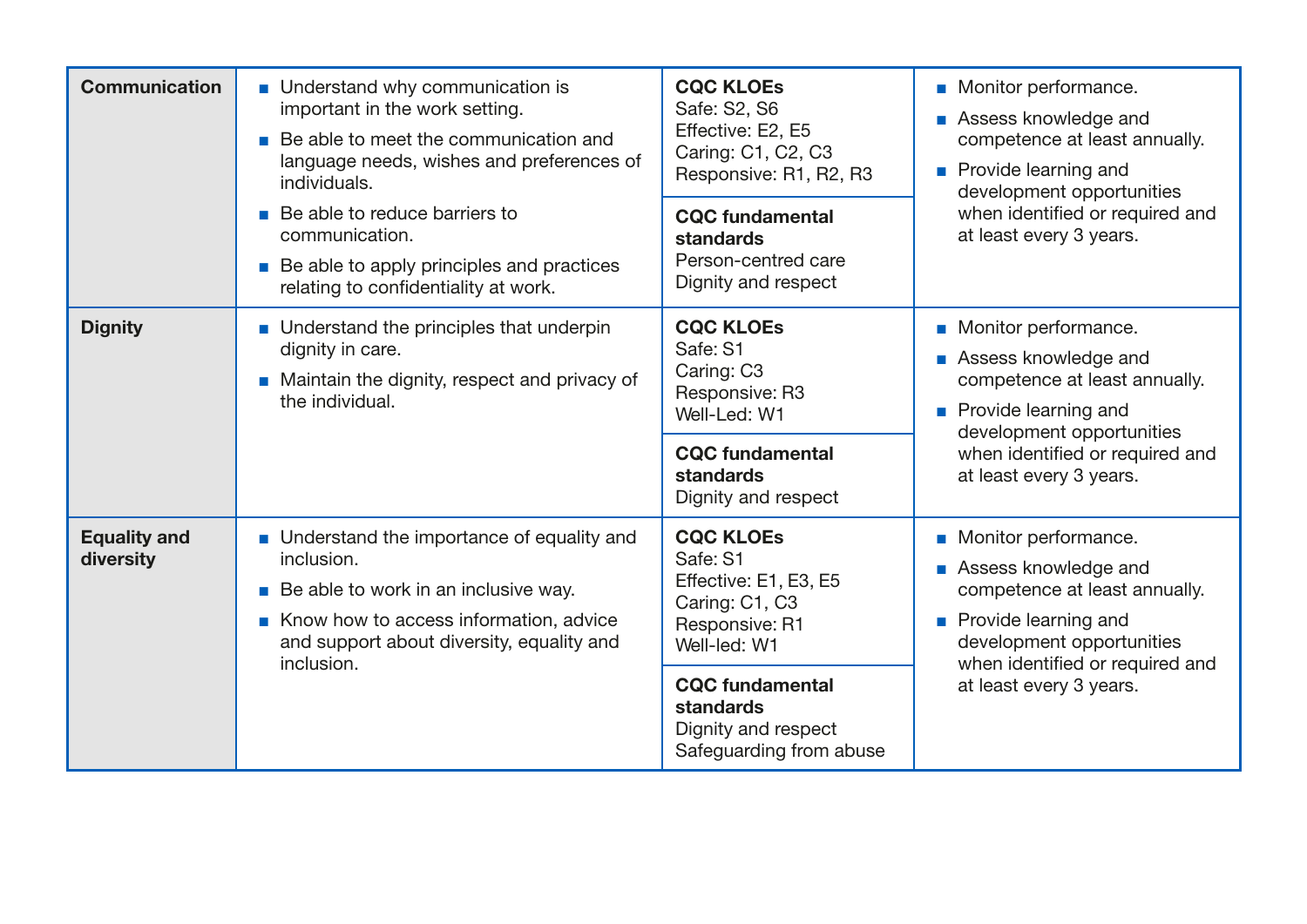| <b>Fire safety</b>  | • Understand and know how to promote fire<br>safety in the work setting.                                    | <b>CQC KLOES</b><br>Safe: S2, S3, S6                      | Recommended refresher frequency<br>BS 9999:2008 Code of practice                                                                                                         |
|---------------------|-------------------------------------------------------------------------------------------------------------|-----------------------------------------------------------|--------------------------------------------------------------------------------------------------------------------------------------------------------------------------|
|                     |                                                                                                             | <b>CQC</b> fundamental<br>standards<br>Safety             | for fire safety in the design,<br>management and use of buildings<br>recommends training is refreshed at<br>least annually.                                              |
|                     |                                                                                                             |                                                           | The Department for Communities<br>and Local Government provides<br>advice on meeting legislative<br>requirements and states fire drills<br>should be completed annually. |
| <b>Food hygiene</b> | • Understand the importance of food safety<br>measures when providing food and drink for<br>individuals.    | <b>CQC KLOES</b><br>Safe: S5, S6<br>Effective: E1, E2, E3 | All workers involved in the handling,<br>preparation or provision of food are<br>required by law to have received                                                        |
|                     | ■ Be able to maintain hygiene when handling<br>food and drink.                                              | <b>CQC</b> fundamental<br>standards                       | appropriate training in how to<br>handle food safely.                                                                                                                    |
|                     | <b>Be able to meet safety requirements when</b><br>preparing and serving food and drink for<br>individuals. | Premises and equipment<br>Safety                          | • Monitor performance.<br>Assess knowledge and                                                                                                                           |
|                     | ■ Be able to meet safety requirements when<br>clearing away food and drink.                                 |                                                           | competence at least annually.<br><b>Provide learning and</b><br>development opportunities                                                                                |
|                     | ■ Be able to store food and drink safely.                                                                   |                                                           | when identified or required and                                                                                                                                          |
|                     | Know how to access additional advice or<br>support about food safety.                                       |                                                           | at least every 3 years.                                                                                                                                                  |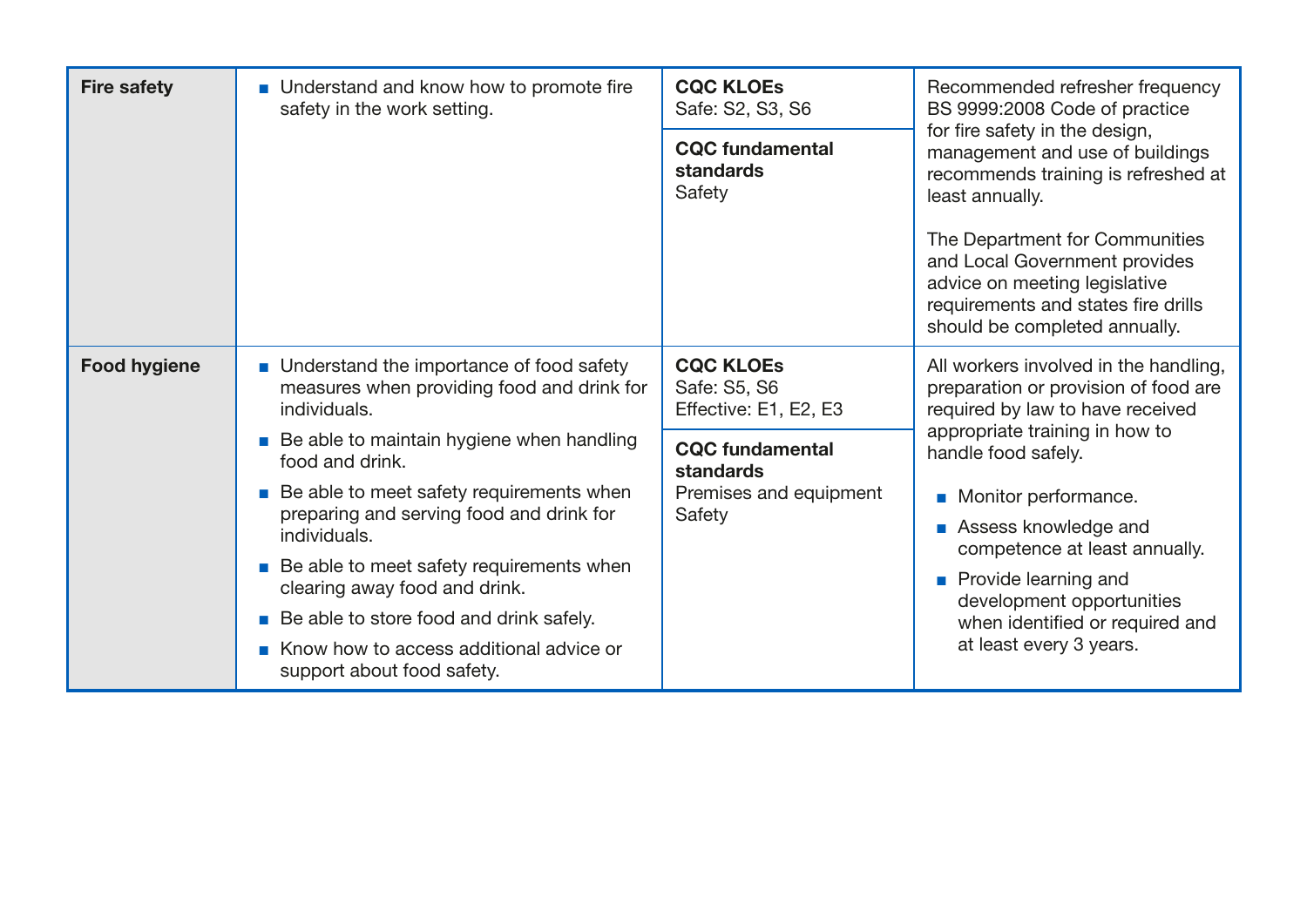| <b>Health and</b><br>safety<br>awareness      | • Understand own responsibilities, and the<br>responsibilities of others, relating to health<br>and safety in the work setting.<br>■ Understand the use of risk assessments.<br>Know how to handle hazardous substances.<br>Implement security measures in the work<br>setting.<br>Know how to manage stress.                                                                                                                                                                                                                                                                                                                                                       | <b>CQC KLOES</b><br>Safe: S1, S2, S3, S6<br>Effective: E6<br>Well-led: W1, W2<br><b>CQC</b> fundamental<br>standards<br>Safety | • Monitor performance.<br>Assess knowledge and<br>competence at least annually.<br><b>Provide learning and</b><br>development opportunities<br>when identified or required and<br>at least every 3 years. |
|-----------------------------------------------|---------------------------------------------------------------------------------------------------------------------------------------------------------------------------------------------------------------------------------------------------------------------------------------------------------------------------------------------------------------------------------------------------------------------------------------------------------------------------------------------------------------------------------------------------------------------------------------------------------------------------------------------------------------------|--------------------------------------------------------------------------------------------------------------------------------|-----------------------------------------------------------------------------------------------------------------------------------------------------------------------------------------------------------|
| <b>Infection</b><br>prevention and<br>control | Understand own and others roles and<br>responsibilities in the prevention and control<br>of infections.<br>• Understand legislation and policies relating<br>to prevention and control of infections.<br>• Understand systems and procedures<br>relating to the prevention and control of<br>infections.<br>• Understand the importance of risk<br>assessment in relation to the prevention and<br>control of infections.<br>• Understand the importance of using<br>Personal Protective Equipment (PPE) in the<br>prevention and control of infections.<br>• Understand the importance of good<br>personal hygiene in the prevention and<br>control of infections. | <b>CQC KLOES</b><br>Safe: S5, S6<br><b>CQC</b> fundamental<br>standards<br>Premises and equipment                              | • Monitor performance.<br>Assess knowledge and<br>competence at least annually.<br><b>Provide learning and</b><br>development opportunities<br>when identified or required and<br>at least every 3 years. |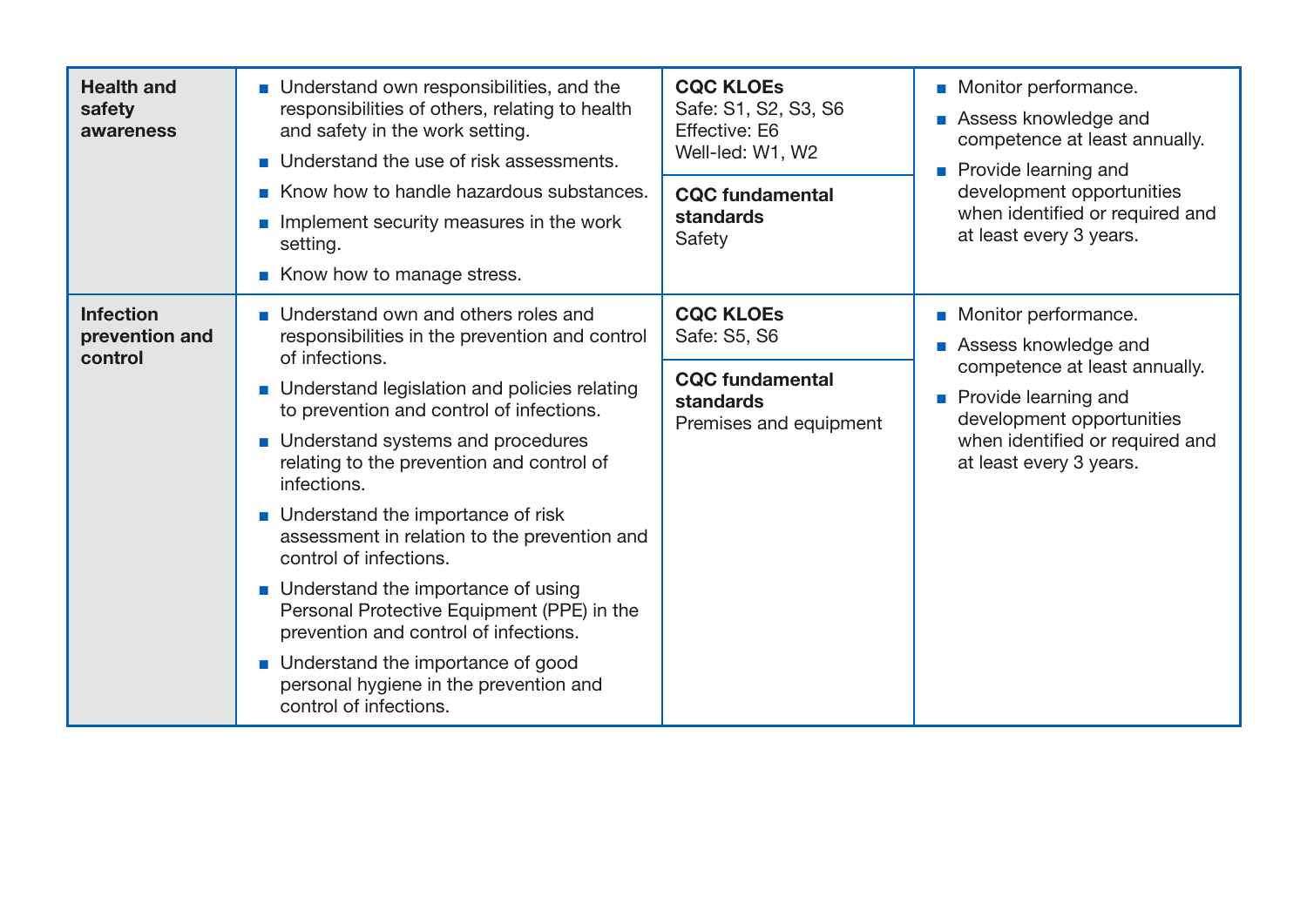| <b>Medication</b><br>management                     | • Understand legislation, policy and<br>procedures relevant to administration of<br>medication.<br>Know about common types of medication<br>and their use.<br>• Understand procedures and techniques for<br>the administration of medication.<br>• Prepare for the administration of<br>medication.<br>Administer and monitor medication safely.<br>Additional training as required such as:<br>• how to administer specific medicines such<br>as patches, creams, inhalers, eye drops and<br>liquids.<br>■ Specialist training for specific medications<br>e.g. Buccal midazolam. | <b>CQC KLOES</b><br>Safe: S3, S4, S6<br><b>CQC</b> fundamental<br>standards<br>Safety                                                                                                      | <b>NICE</b> recommend that learning<br>for care home staff is refreshed and<br>knowledge and competence assessed<br>at least annually.<br><b>NICE</b> recommend that learning for<br>community-based staff is refreshed<br>and knowledge and competence<br>assessed at least annually.<br>Learning and development<br>requirements will be dependent<br>on the workers role and<br>responsibilities.<br>Training and competency checks<br>should be relevant to the type<br>of service provision and agreed<br>responsibilities.<br>The worker should not manage<br>or administer medicines until they<br>successfully completed any training<br>needed and have been assessed as<br>competent. |
|-----------------------------------------------------|------------------------------------------------------------------------------------------------------------------------------------------------------------------------------------------------------------------------------------------------------------------------------------------------------------------------------------------------------------------------------------------------------------------------------------------------------------------------------------------------------------------------------------------------------------------------------------|--------------------------------------------------------------------------------------------------------------------------------------------------------------------------------------------|-------------------------------------------------------------------------------------------------------------------------------------------------------------------------------------------------------------------------------------------------------------------------------------------------------------------------------------------------------------------------------------------------------------------------------------------------------------------------------------------------------------------------------------------------------------------------------------------------------------------------------------------------------------------------------------------------|
| <b>Mental capacity</b><br>and liberty<br>safeguards | • Understand legal frameworks, policy and<br>guidelines.<br>• Understand the meaning of mental capacity<br>in relation to how care is provided.                                                                                                                                                                                                                                                                                                                                                                                                                                    | <b>CQC KLOEs</b><br>Safe: S1, S2, S3, S4<br>Effective: E1, E2, E4, E7<br>Caring: C1, C2, C3<br>Responsive: R1, R2<br><b>CQC fundamental</b><br>standards<br>Person-centred care<br>Consent | Monitor performance.<br>Assess knowledge and<br>competence at least annually.<br><b>Provide learning and</b><br>development opportunities<br>when identified or required and<br>at least every 3 years.                                                                                                                                                                                                                                                                                                                                                                                                                                                                                         |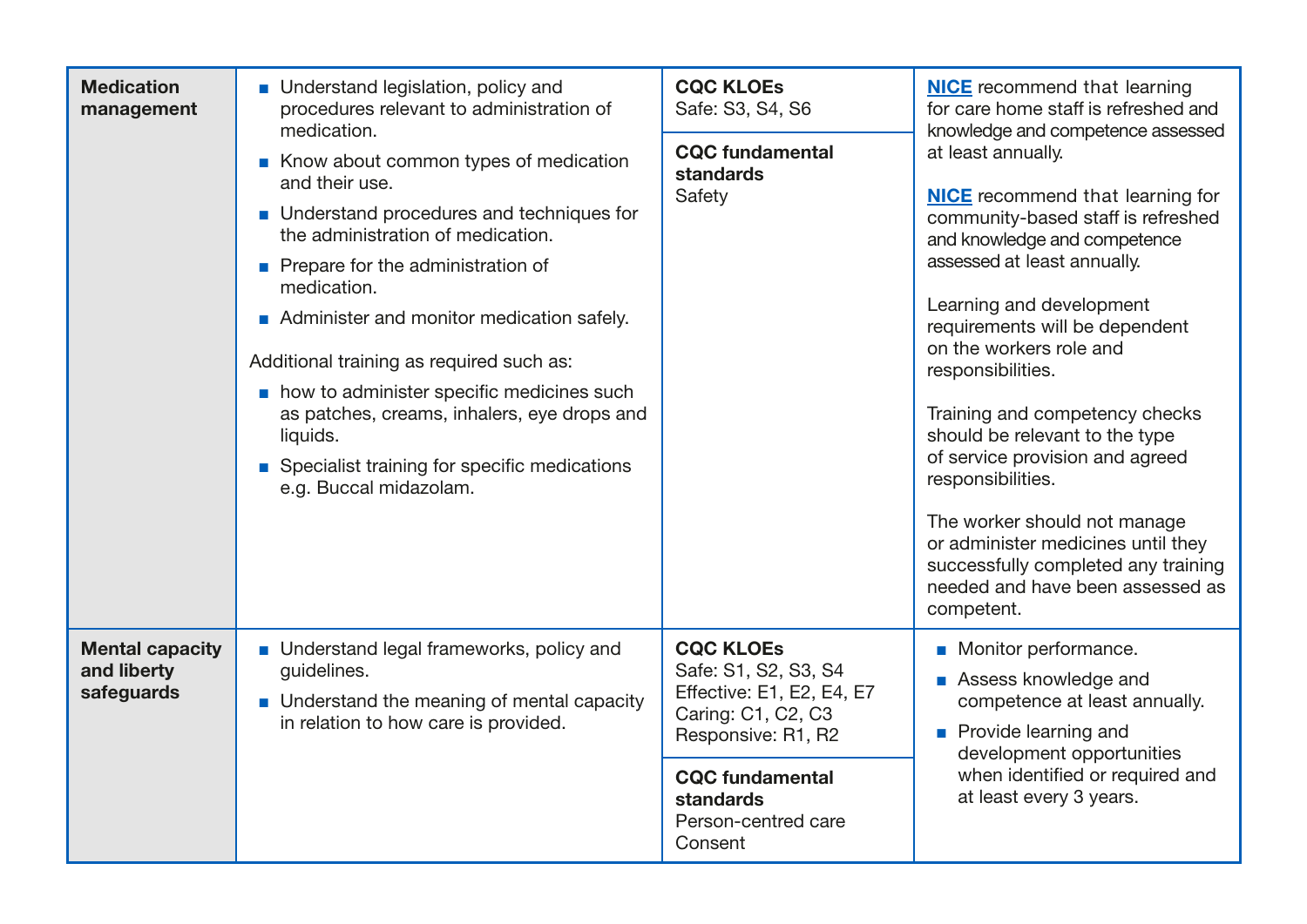| <b>Moving and</b><br>handling<br>objects | Be able to move and handle equipment and<br>other objects safely.                                                               | <b>CQC KLOES</b><br>Safe: S2, S3                      | HSE research found that annual<br>refresher training was generally<br>considered good practice. |
|------------------------------------------|---------------------------------------------------------------------------------------------------------------------------------|-------------------------------------------------------|-------------------------------------------------------------------------------------------------|
|                                          |                                                                                                                                 | <b>CQC</b> fundamental<br>standards<br>Safety         |                                                                                                 |
| <b>Nutrition and</b><br>hydration        | ■ Understand the principles of hydration and<br>nutrition.                                                                      | <b>CQC KLOES</b><br><b>Effective: E3</b>              | • Monitor performance.<br>Assess knowledge and                                                  |
|                                          | $\blacksquare$ Be able to support individuals to have<br>access to fluids in accordance with their<br>plan of care.             | <b>CQC</b> fundamental<br>standards<br>Food and drink | competence at least annually.<br><b>Provide learning and</b><br>development opportunities       |
|                                          | $\blacksquare$ Be able to support individuals to have<br>access to food and nutrition in accordance<br>with their plan of care. |                                                       | when identified or required and<br>at least every 3 years.                                      |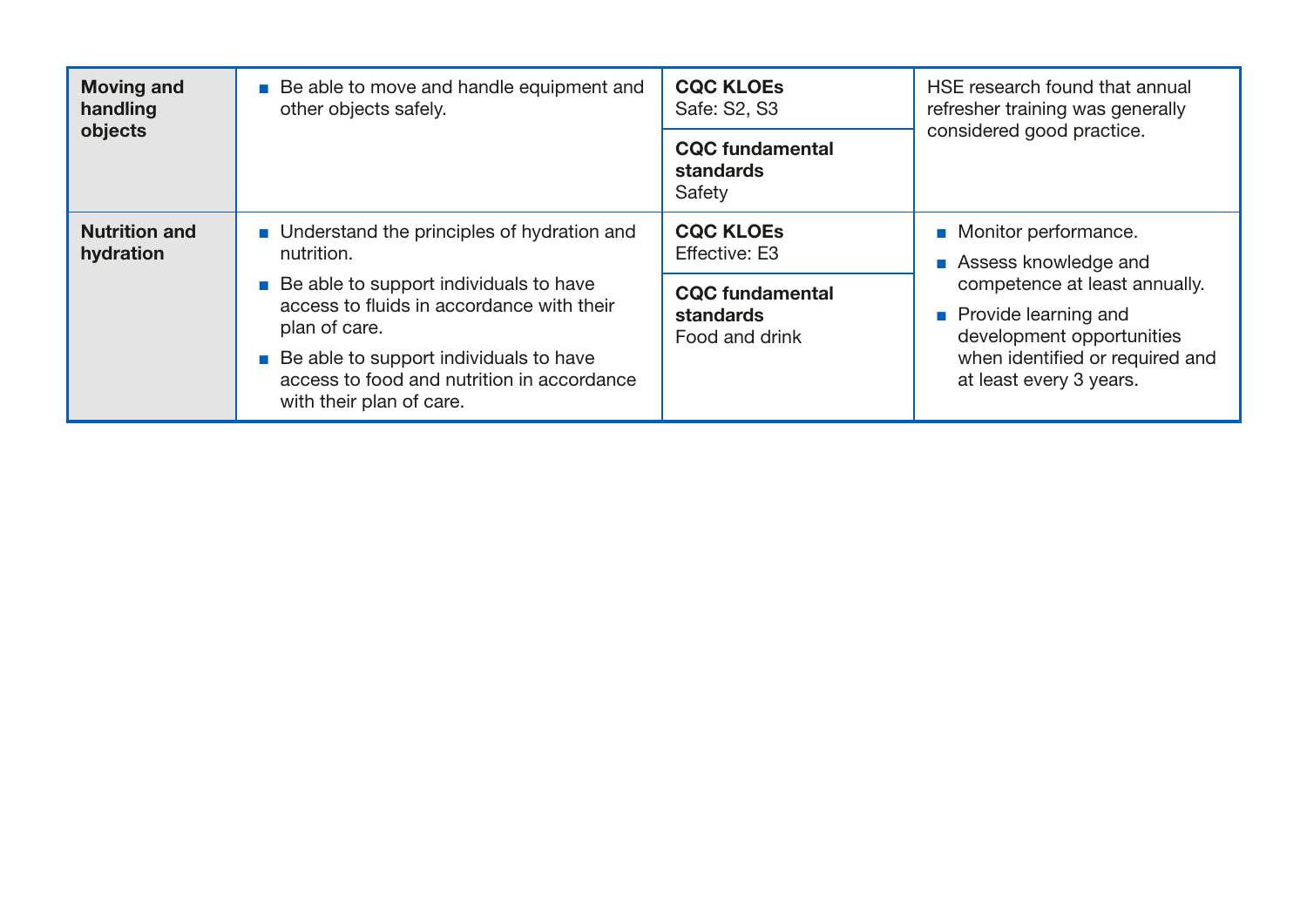| <b>Oral health</b>            | Ensure care staff who provide daily personal<br>care:<br>■ understand the importance of oral health<br>and the potential effect on their general                                                                                                                                                                                                | <b>CQC KLOES</b><br>Effective: E1, E2, E4, E5,<br>Responsive: R1<br>Safe: S3      | CQC recommend mandatory staff<br>training as part of their <b>Smiling</b><br><b>Matters report.</b><br>• Monitor performance.<br>Assess knowledge and<br>competence at least annually.<br><b>Provide learning and</b><br>development opportunities<br>when identified or required and<br>at least every 3 years. |
|-------------------------------|-------------------------------------------------------------------------------------------------------------------------------------------------------------------------------------------------------------------------------------------------------------------------------------------------------------------------------------------------|-----------------------------------------------------------------------------------|------------------------------------------------------------------------------------------------------------------------------------------------------------------------------------------------------------------------------------------------------------------------------------------------------------------|
|                               | health, wellbeing and dignity.<br>understand the potential impact of<br>untreated dental pain or mouth infection<br>on the behaviour, and general health and<br>wellbeing of people who cannot articulate<br>their pain or distress or ask for help. (This<br>includes, for example, residents with<br>dementia or communication difficulties.) | <b>CQC fundamental</b><br>standards<br>Person-centred care<br>Dignity and respect |                                                                                                                                                                                                                                                                                                                  |
|                               | know how and when to reassess oral health.                                                                                                                                                                                                                                                                                                      |                                                                                   |                                                                                                                                                                                                                                                                                                                  |
|                               | know how to deliver daily mouth care.                                                                                                                                                                                                                                                                                                           |                                                                                   |                                                                                                                                                                                                                                                                                                                  |
|                               | know how and when to report any oral<br>health concerns, and how to respond<br>to a person's changing needs and<br>circumstances.                                                                                                                                                                                                               |                                                                                   |                                                                                                                                                                                                                                                                                                                  |
|                               | ■ understand the importance of denture<br>marking and how to arrange this for people,<br>with their permission.                                                                                                                                                                                                                                 |                                                                                   |                                                                                                                                                                                                                                                                                                                  |
| <b>Person-centred</b><br>care | • Understand person centred approaches for<br>care and support.                                                                                                                                                                                                                                                                                 | <b>CQC KLOEs</b><br>Safe: S1, S2, S3                                              | • Monitor performance.                                                                                                                                                                                                                                                                                           |
|                               | ■ Be able to work in a person-centred way.                                                                                                                                                                                                                                                                                                      | Effective: E1, E2, E3, E4,                                                        | Assess knowledge and<br>competence at least annually.                                                                                                                                                                                                                                                            |
|                               | ■ Establish consent when providing care and<br>support.                                                                                                                                                                                                                                                                                         | E5, E6<br>Responsive: R1, R3<br>Well-Led: W1, W3                                  | <b>Provide learning and</b><br>development opportunities                                                                                                                                                                                                                                                         |
|                               | <b>Encourage active participation.</b>                                                                                                                                                                                                                                                                                                          | <b>CQC fundamental</b>                                                            | when identified or required and<br>at least every 3 years.                                                                                                                                                                                                                                                       |
|                               | ■ Be able to support the individual's right to<br>make choices.                                                                                                                                                                                                                                                                                 | standards<br>Person-centred care                                                  |                                                                                                                                                                                                                                                                                                                  |
|                               | Be able to support individual's well-being.                                                                                                                                                                                                                                                                                                     | Dignity and respect                                                               |                                                                                                                                                                                                                                                                                                                  |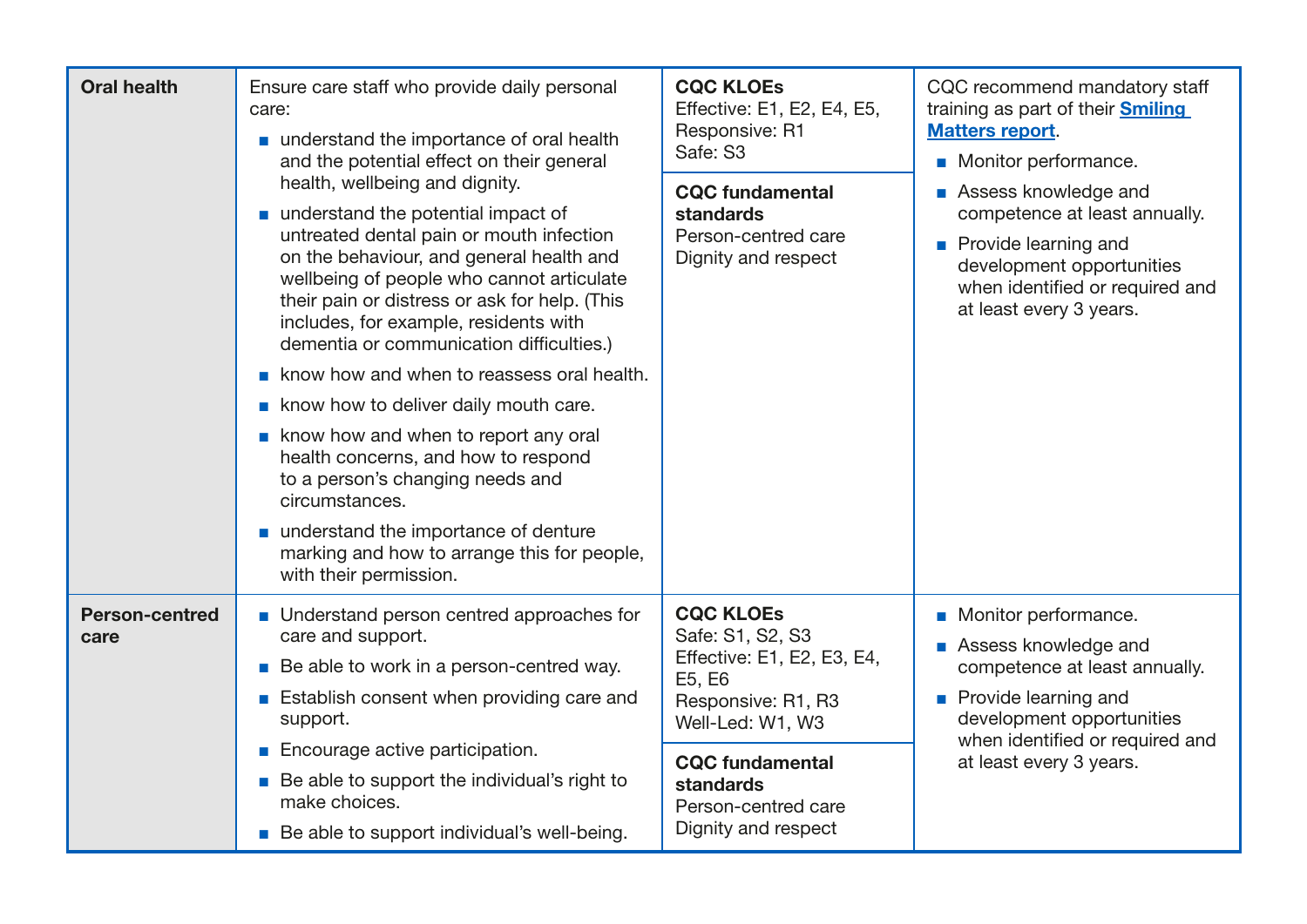| <b>Positive</b><br>behaviour<br>support and<br>non-restrictive<br>practice | We recommend you reference the <b>PBS</b><br><b>Competency Framework</b> for commissioning<br>PBS training programmes.                                                                                            | <b>CQC KLOES</b><br>Safe: S1, S2, S3<br>Effective: E2, E4<br>Caring: C1, C2, C3<br>Reflective: R1<br>Well-led: W2, W3, W5<br><b>CQC</b> fundamental<br>standards<br>Safeguarding from abuse                                                                         | <b>A positive and proactive</b><br>workforce and Ensuring quality<br>services for people with<br>behaviours that challenges<br>recommend learning is refreshed at<br>least annually.                             |
|----------------------------------------------------------------------------|-------------------------------------------------------------------------------------------------------------------------------------------------------------------------------------------------------------------|---------------------------------------------------------------------------------------------------------------------------------------------------------------------------------------------------------------------------------------------------------------------|------------------------------------------------------------------------------------------------------------------------------------------------------------------------------------------------------------------|
| <b>Recording and</b><br>reporting                                          | • Understand the need for secure handling of<br>information in settings.<br>Know how to access support for handling<br>information.<br>Handle information in accordance with<br>$\sim$<br>agreed ways of working. | <b>CQC KLOES</b><br>Safe: S1, S2, S3, S4, S5,<br>S <sub>6</sub><br>Effective: E1, E2, E3, E4,<br>E5, E6<br>Caring: C1, C2, C3,<br>Responsive: R1, R2, R3<br>Well-Led: W1, W2, W3,<br>W4, W5<br><b>CQC</b> fundamental<br>standards<br>Complaints<br>Good governance | • Monitor performance.<br>Assess knowledge and<br><b>I</b><br>competence at least annually.<br>• Provide learning and<br>development opportunities<br>when identified or required and<br>at least every 3 years. |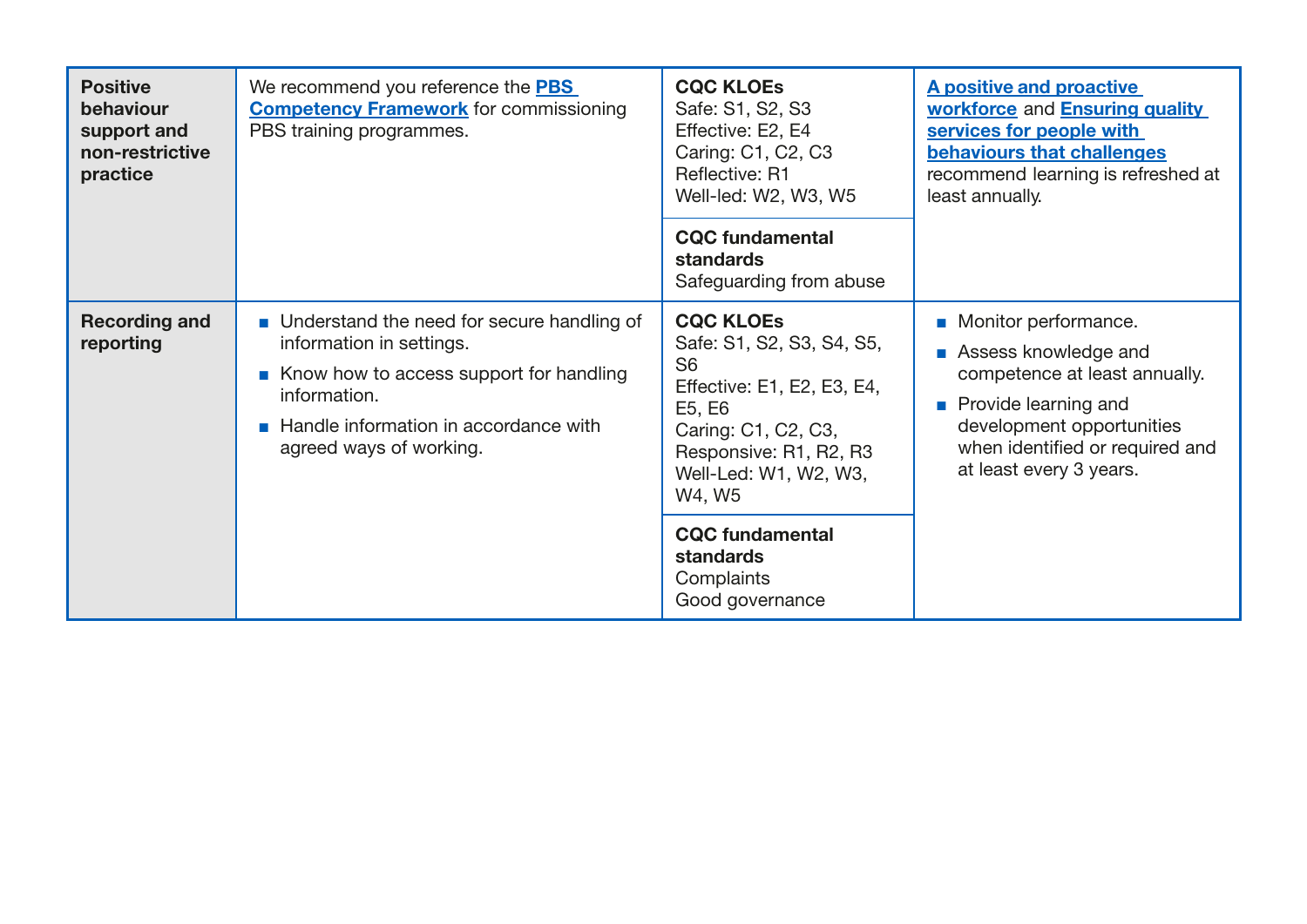| <b>Safeguarding</b><br>adults   | Know how to recognise types of abuse.<br>Know how to respond to suspected or<br>alleged abuse.<br>■ Understand the national and local context<br>of safeguarding and protection from abuse.<br>■ Understand ways to reduce the likelihood of<br>abuse.<br>Know how to recognise and report unsafe<br>practices.<br>■ Understand principles for online safety.<br>• Making the links between safeguarding and<br>domestic violence. | <b>CQC KLOES</b><br>Safe: S1, S2, S3, S4, S5,<br>S <sub>6</sub><br><b>CQC</b> fundamental<br>standards<br>Safeguarding from abuse         | • Monitor performance.<br>Assess knowledge and<br>competence at least annually.<br><b>Provide learning and</b><br>development opportunities<br>when identified or required and<br>at least annually. |
|---------------------------------|------------------------------------------------------------------------------------------------------------------------------------------------------------------------------------------------------------------------------------------------------------------------------------------------------------------------------------------------------------------------------------------------------------------------------------|-------------------------------------------------------------------------------------------------------------------------------------------|------------------------------------------------------------------------------------------------------------------------------------------------------------------------------------------------------|
| <b>Safeguarding</b><br>children | Know how to safeguard children.                                                                                                                                                                                                                                                                                                                                                                                                    | <b>CQC KLOES</b><br>Safe: S1<br><b>CQC</b> fundamental<br><b>standards</b><br>Safeguarding from abuse<br>Staffing<br>Fit and proper staff | ■ Suggested Annual refresher.                                                                                                                                                                        |